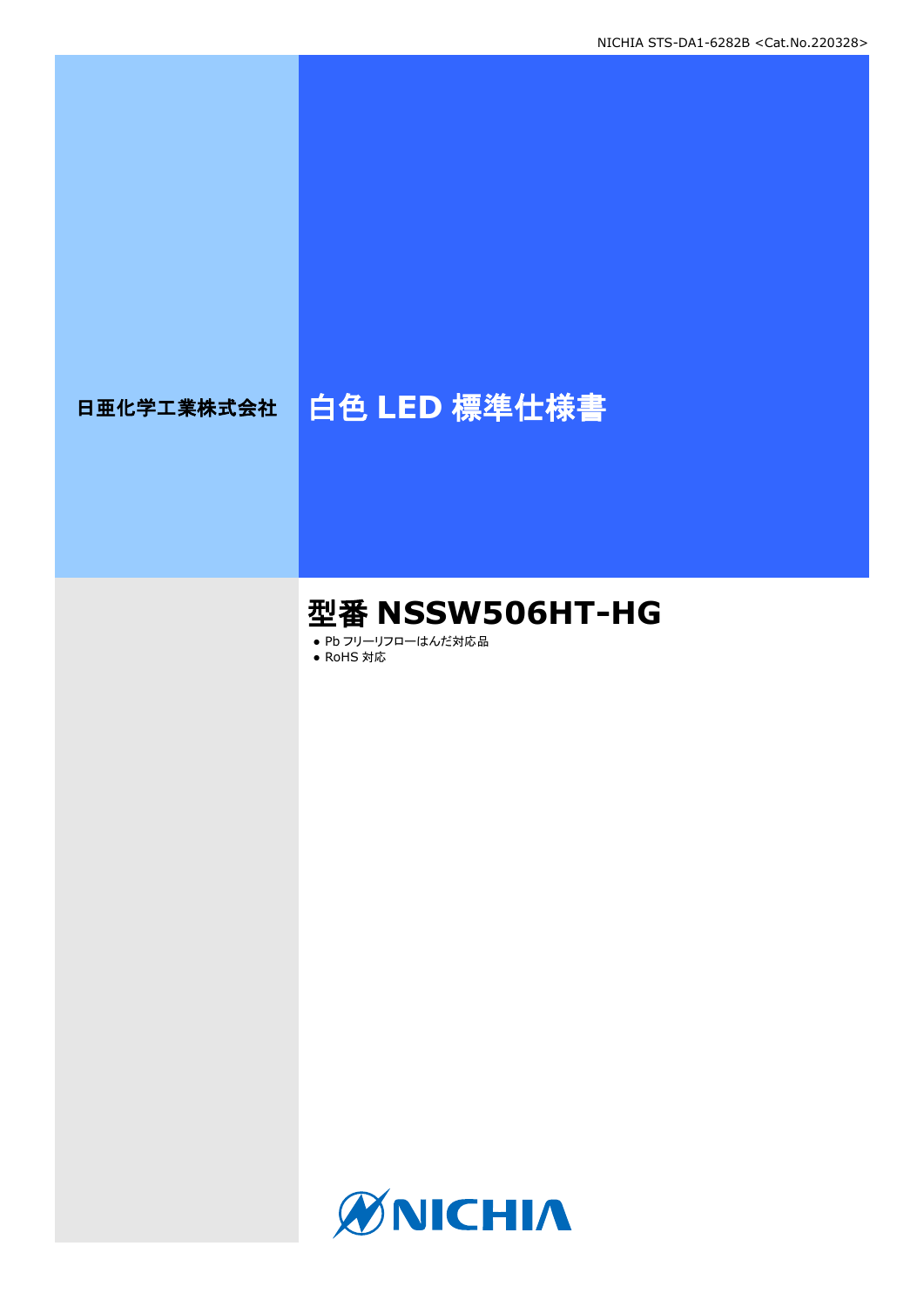### 規格

### (1) 絶対最大定格

| 項目        | 記号               | 最大定格           | 単位     |
|-----------|------------------|----------------|--------|
| 順電流       | IF               | 35             | mA     |
| パルス順電流    | $I_{FP}$         | 100            | mA     |
| 逆電圧       | $V_{R}$          | 5              | $\vee$ |
| 許容損失      | $P_D$            | 106            | mW     |
| 動作温度      | $T_{\text{opt}}$ | $-30\nu 85$    | °C     |
| 保存温度      | $T_{\rm stq}$    | $-40 \sim 100$ | °C     |
| ジャンクション温度 |                  | 105            | °C     |

\* TA=25°C での値です。

\* IFP条件は、パルス幅 10ms 以下、デューティー比は 10%以下です。

### (2) 特性

| 項目        |   | 記号           | 条件           | 標準    | 最大                       | 単位   |
|-----------|---|--------------|--------------|-------|--------------------------|------|
| 順電圧       |   | VF           | $I_F = 20mA$ | 2.8   | $\overline{\phantom{a}}$ | V    |
| 逆電流       |   | IR           | $V_R = 5V$   |       |                          | μA   |
| 光束(色度座標1) |   | $\Phi_{v}$   | $I_F = 20mA$ | 9.41  |                          | lm   |
| 光度(色度座標1) |   | $I_{v}$      | $I_F = 20mA$ | 3.14  |                          | cd   |
|           | X |              | $I_F = 20mA$ | 0.283 |                          |      |
| 色度座標 1    |   |              | $I_F = 20mA$ | 0.270 |                          |      |
| 光束(色度座標2) |   | $\Phi_{v}$   | $I_F = 20mA$ | 9.2   |                          | lm   |
| 光度(色度座標2) |   | $I_{v}$      | $I_F = 20mA$ | 3.07  |                          | cd   |
| 色度座標 2    | X |              | $I_F = 20mA$ | 0.277 |                          |      |
|           | v |              | $I_F = 20mA$ | 0.260 |                          |      |
| 熱抵抗       |   | $R_{\theta}$ |              | 45    | 80                       | °C/W |

\* TA=25°C での値です。

\* 光束は、CIE 127:2007 に準拠した国家標準校正値と整合をとっています。

\* 色度座標は、CIE 1931 色度図に基づくものとします。

\* 熱抵抗 RθJSは、ダイスから TS測定ポイントまでの熱抵抗を表します。

\* 本製品は、応答速度の遅い赤色蛍光体を使用しているため、青色光と緑色光に比べ、赤色光だけが 10msec 程度遅れて発光し、青色ダイスの消灯後も 10msec 程残光が残ります。従って、パルス駆動にてお使い頂く場合は、ご注意ください。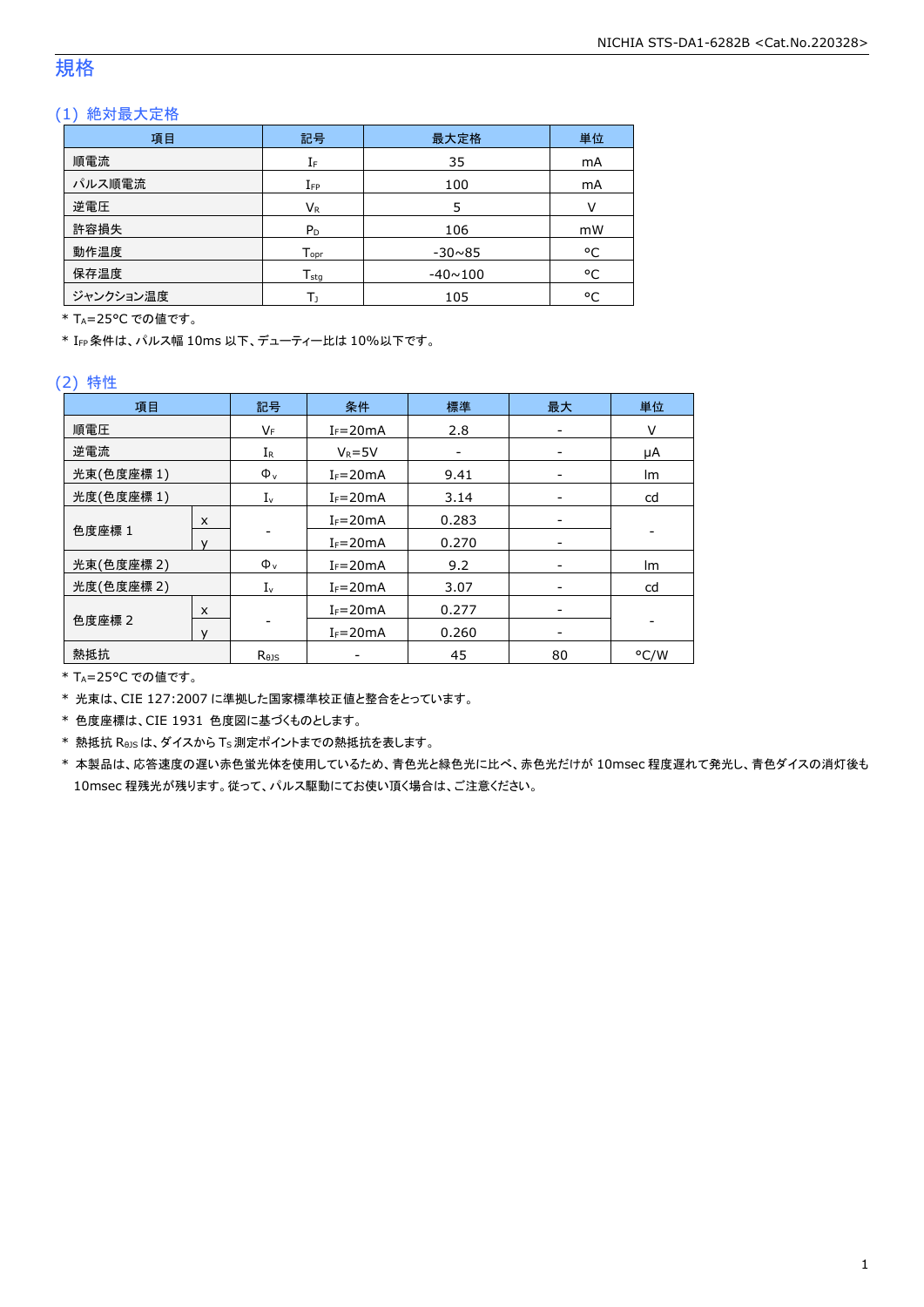# ランク分け

| 項目  | ランク          | 最小   | 最大    | 単位 |  |
|-----|--------------|------|-------|----|--|
| 順電圧 | -            | 2.6  | 2.9   | v  |  |
| 逆電流 | -            |      | 50    | μA |  |
|     | NW975        | 9.75 | 10.00 |    |  |
|     | NW950        | 9.50 | 9.75  | Im |  |
|     | NW925        | 9.25 | 9.50  |    |  |
| 光束  | NW900        | 9.00 | 9.25  |    |  |
|     | NW875        | 8.75 | 9.00  |    |  |
|     | <b>NW850</b> | 8.50 | 8.75  |    |  |

### 色度範囲

|   | ランク Pag4h |        |        |        |
|---|-----------|--------|--------|--------|
| x | 0.2803    | 0.2815 | 0.2890 | 0.2878 |
|   | 0.2712    | 0.2750 | 0.2750 | 0.2712 |

| ランク Paj4h |        |        |        |
|-----------|--------|--------|--------|
| 0.2781    | 0.2792 | 0.2867 | 0.2856 |
| 0.2637    | 0.2675 | 0.2675 | 0.2637 |

| ランク Pam4h |        |        |        |  |
|-----------|--------|--------|--------|--|
| 0.2758    | 0.2770 | 0.2845 | 0.2833 |  |
| 0.2562    | 0.2600 | 0.2600 | 0.2562 |  |

|   | ランク Pbg4h |        |        |        |
|---|-----------|--------|--------|--------|
| x | 0.2803    | 0.2815 | 0.2890 | 0.2878 |
|   | 0.2712    | 0.2750 | 0.2750 | 0.2712 |

| ランク Pbj4h |        |        |        |
|-----------|--------|--------|--------|
| 0.2781    | 0.2792 | 0.2867 | 0.2856 |
| 0.2637    | 0.2675 | 0.2675 | 0.2637 |

| ランク Pce4h |        |        |        |
|-----------|--------|--------|--------|
| 0.2826    | 0.2837 | 0.2912 | 0.2901 |
| 0.2787    | 0.2825 | 0.2825 | በ 2787 |

|   | ランク Pcg4h |        |        |        |
|---|-----------|--------|--------|--------|
| x | 0.2803    | 0.2815 | 0.2890 | 0.2878 |
|   | 0.2712    | 0.2750 | 0.2750 | 0.2712 |

|   | ランク Pci4h |        |        |        |
|---|-----------|--------|--------|--------|
| x | 0.2781    | 0.2792 | 0.2867 | 0.2856 |
|   | 0.2637    | 0.2675 | 0.2675 | 0.2637 |

| ランク Pdf4h |        |        |        |
|-----------|--------|--------|--------|
| 0.2815    | 0.2826 | 0.2901 | 0.2890 |
| 0.2750    | 0.2787 | 0.2787 | 0.2750 |

|   |        | ランク Pag4h |        |        |  |        |        | ランク Pah4h |        |
|---|--------|-----------|--------|--------|--|--------|--------|-----------|--------|
| x | 0.2803 | 0.2815    | 0.2890 | 0.2878 |  | 0.2792 | 0.2803 | 0.2878    | 0.2867 |
|   | 0.2712 | 0.2750    | 0.2750 | 0.2712 |  | 0.2675 | 0.2712 | 0.2712    | 0.2675 |
|   |        |           |        |        |  |        |        |           |        |

|   | ランク Paj4h<br>0.2867<br>0.2792<br>0.2781<br>0.2856 |        |        |        |   | ランク Pak4h |        |        |        |  |
|---|---------------------------------------------------|--------|--------|--------|---|-----------|--------|--------|--------|--|
| x |                                                   |        |        |        | ́ | 0.2770    | 0.2781 | 0.2856 | 0.2845 |  |
|   | 0.2637                                            | 0.2675 | 0.2675 | 0.2637 |   | 0.2600    | 0.2637 | 0.2637 | 0.2600 |  |

|   | ランク Pam4h<br>0.2758<br>0.2770<br>0.2845<br>0.2833 |        |        |        | ランク Pbf4h |        |        |        |        |
|---|---------------------------------------------------|--------|--------|--------|-----------|--------|--------|--------|--------|
| ^ |                                                   |        |        |        | ́         | 0.2815 | 0.2826 | 0.2901 | 0.2890 |
|   | 0.2562                                            | 0.2600 | 0.2600 | 0.2562 |           | 0.2750 | 0.2787 | 0.2787 | 0.2750 |

|   | ランク Pbg4h |        |        |        |        | ランク Pbh4h |        |        |        |  |
|---|-----------|--------|--------|--------|--------|-----------|--------|--------|--------|--|
| x | 0.2803    | 0.2815 | 0.2890 | 0.2878 | $\sim$ | 0.2792    | 0.2803 | 0.2878 | 0.2867 |  |
|   | 0.2712    | 0.2750 | 0.2750 | 0.2712 |        | 0.2675    | 0.2712 | 0.2712 | 0.2675 |  |

|   | ランク Pbi4h<br>0.2867<br>0.2781<br>0.2792<br>0.2856 |        |        |        |   | ランク Pbk4h |        |        |        |  |
|---|---------------------------------------------------|--------|--------|--------|---|-----------|--------|--------|--------|--|
| x |                                                   |        |        |        | ́ | 0.2770    | 0.2781 | 0.2856 | 0.2845 |  |
|   | 0.2637                                            | 0.2675 | 0.2675 | 0.2637 |   | 0.2600    | 0.2637 | 0.2637 | 0.2600 |  |

|   | ランク Pce4h<br>0.2912<br>0.2826<br>0.2837<br>0.2901 |        |        |        |   |        |        | ランク Pcf4h |        |
|---|---------------------------------------------------|--------|--------|--------|---|--------|--------|-----------|--------|
| x |                                                   |        |        |        | ́ | 0.2815 | 0.2826 | 0.2901    | 0.2890 |
|   | 0.2787                                            | 0.2825 | 0.2825 | 0.2787 |   | 0.2750 | 0.2787 | 0.2787    | 0.2750 |

|   | ランク Pcg4h<br>0.2890<br>0.2803<br>0.2815<br>0.2878 |        |        |  |   |        |        | ランク Pch4h |        |
|---|---------------------------------------------------|--------|--------|--|---|--------|--------|-----------|--------|
| x |                                                   |        |        |  | ⋏ | 0.2792 | 0.2803 | 0.2878    | 0.2867 |
|   | 0.2712                                            | 0.2750 | 0.2750 |  |   | 0.2675 | 0.2712 | 0.2712    | 0.2675 |

|   |        | ランク Pci4h |        |        |  |        |        | ランク Pde4h |        |
|---|--------|-----------|--------|--------|--|--------|--------|-----------|--------|
| x | 0.2781 | 0.2792    | 0.2867 | 0.2856 |  | 0.2826 | 0.2837 | 0.2912    | 0.2901 |
|   | 0.2637 | 0.2675    | 0.2675 | 0.2637 |  | 0.2787 | 0.2825 | 0.2825    | 0.2787 |

|   |        | ランク Pdf4h |        |        |  |   |        |        | ランク Pdg4h |        |
|---|--------|-----------|--------|--------|--|---|--------|--------|-----------|--------|
| x | 0.2815 | 0.2826    | 0.2901 | 0.2890 |  | ㅅ | 0.2803 | 0.2815 | 0.2890    | 0.2878 |
|   | 0.2750 | 0.2787    | 0.2787 | 0.2750 |  |   | 0.2712 | 0.2750 | 0.2750    | 0.2712 |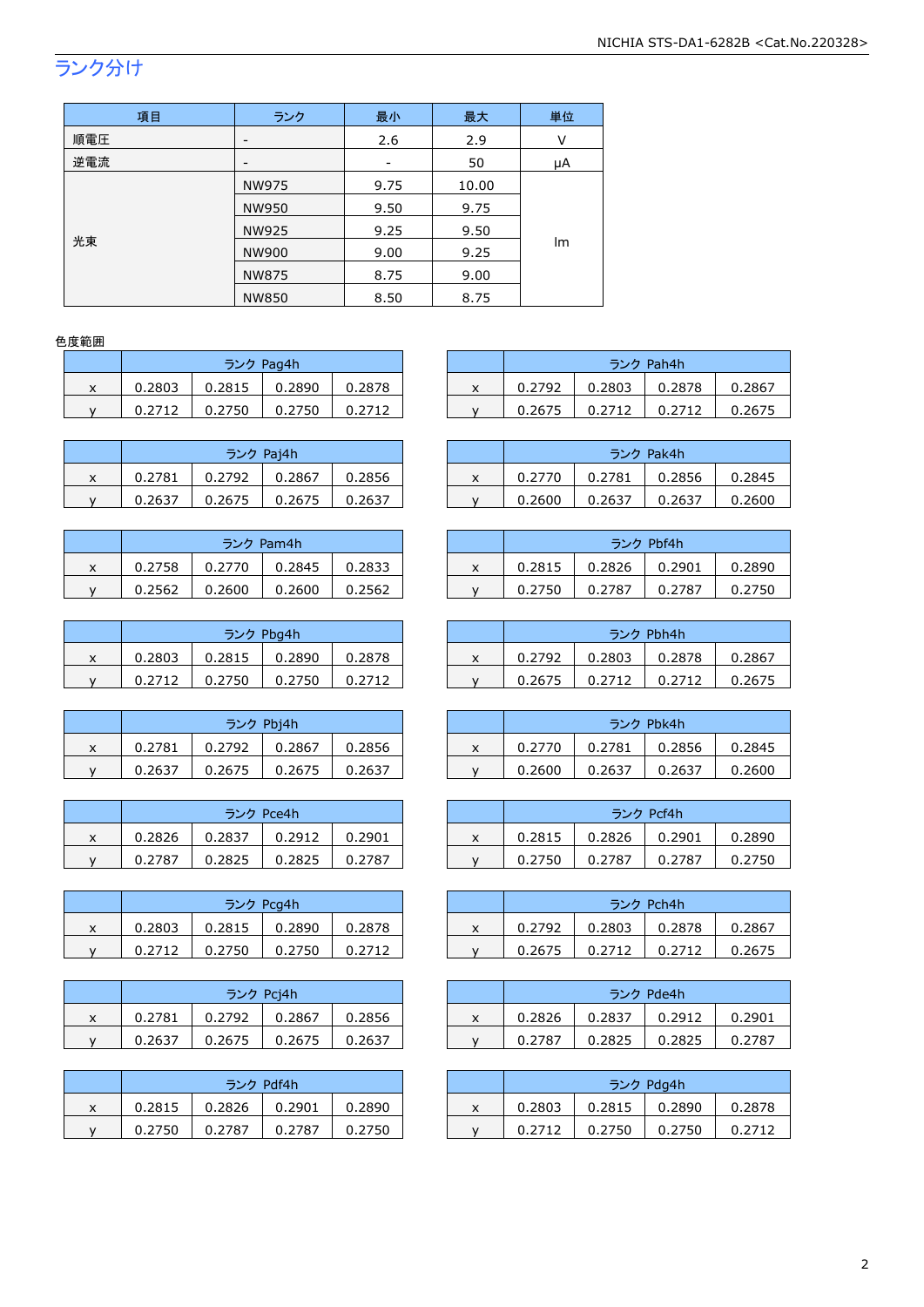|   | ランク Pdh4h |        |        |        |  |  |  |  |  |  |
|---|-----------|--------|--------|--------|--|--|--|--|--|--|
| x | 0.2792    | 0.2803 | 0.2878 | 0.2867 |  |  |  |  |  |  |
|   | 0.2675    | 0.2712 | 0.2712 | 0.2675 |  |  |  |  |  |  |

|   |        | ランク Pdh4h |        |        |   |        |        | ランク Pdi4h |        |
|---|--------|-----------|--------|--------|---|--------|--------|-----------|--------|
| x | 0.2792 | 0.2803    | 0.2878 | 0.2867 | X | 0.2781 | 0.2792 | 0.2867    | 0.2856 |
|   | 0.2675 | 0.2712    |        | 0.2675 |   | 0.2637 | 0.2675 | 0.2675    | 0.2637 |

\* TA=25°C での値です。

- \* 順電圧は±0.05V の公差があります。
- \* 光束は±5%の公差があります。
- \* 色度は±0.005 の公差があります。

\* 1 注文単位に対して上記のランクを納入します。又、その納入比率は問わないものとします。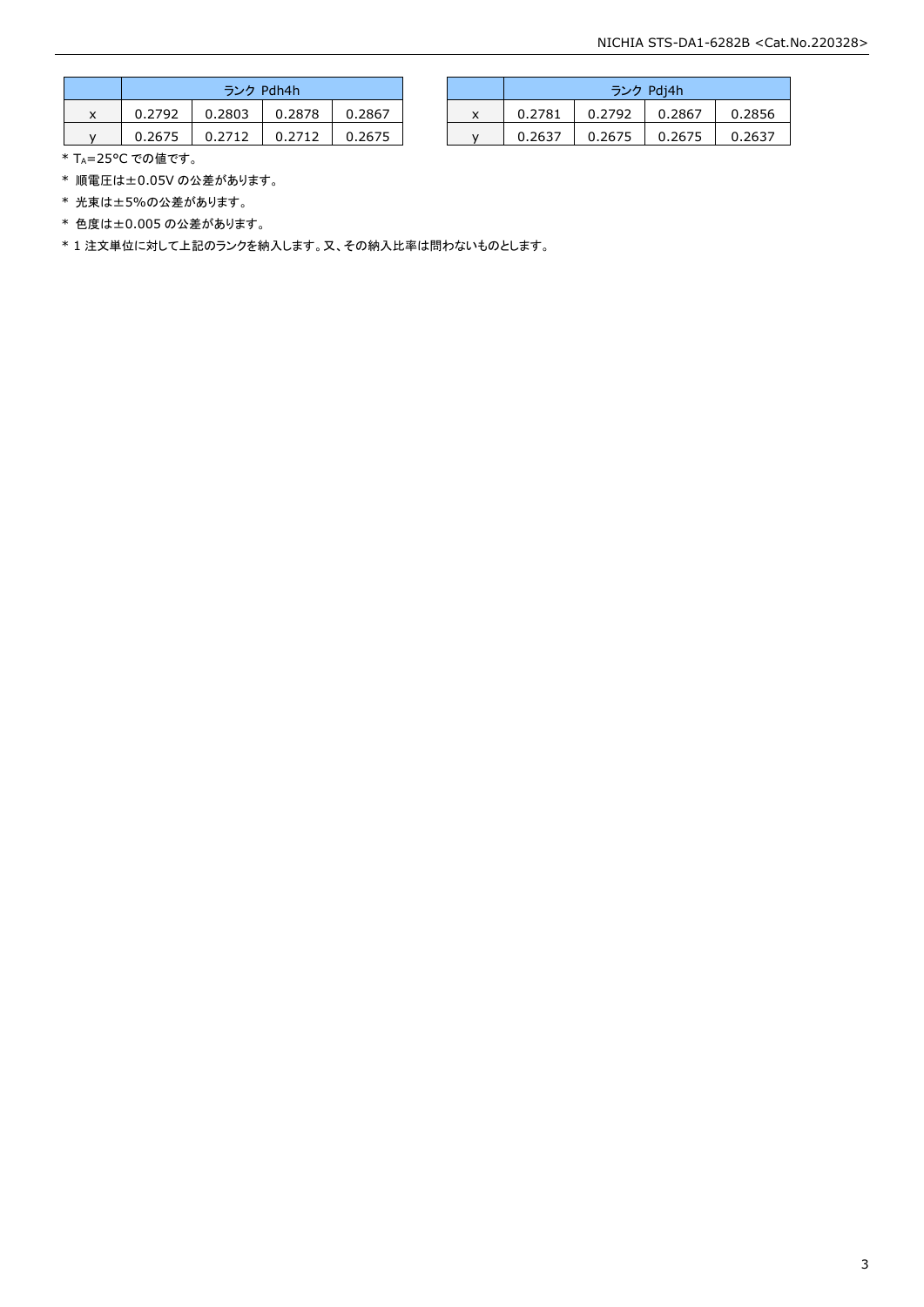色度図

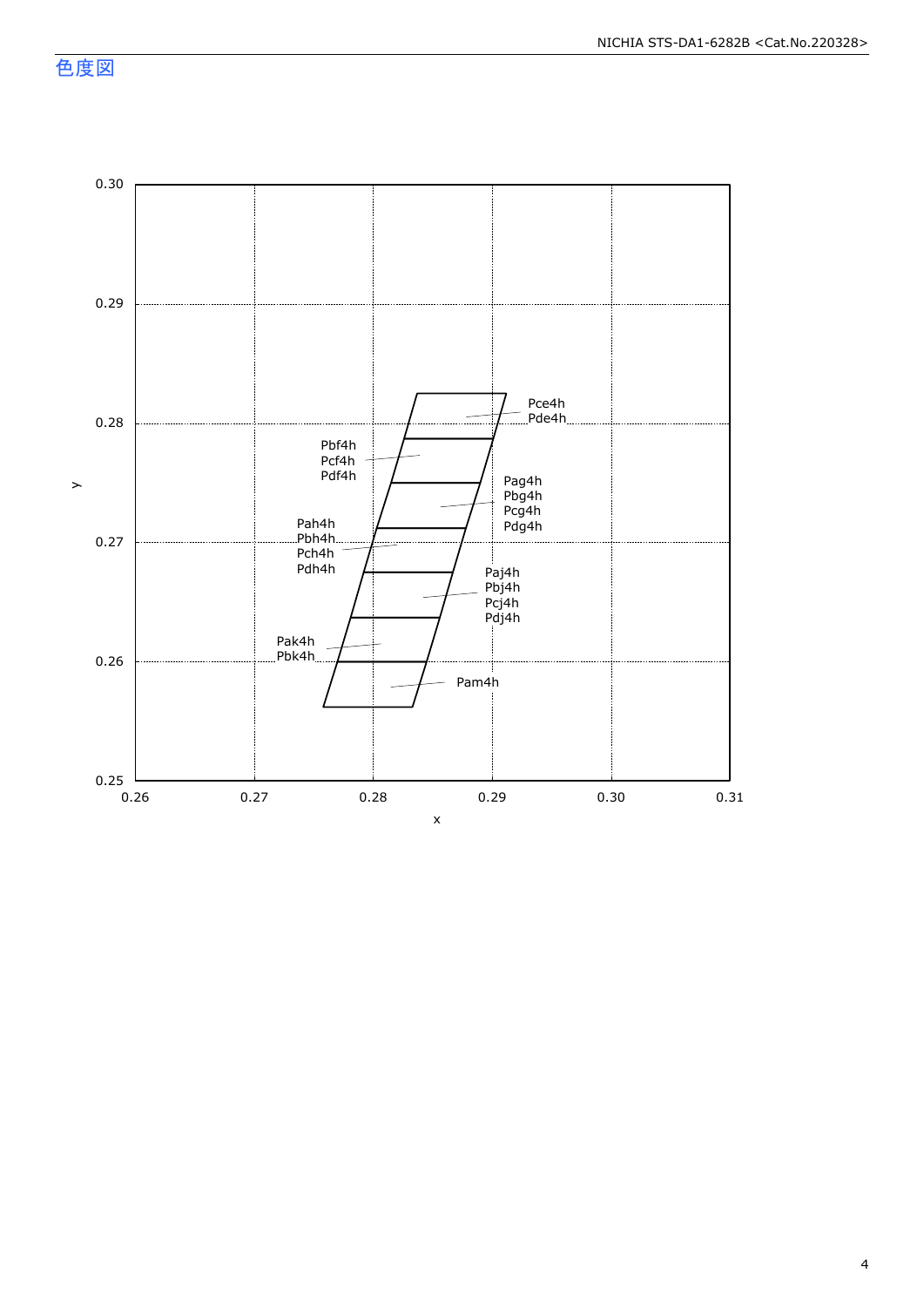### 外形寸法

This product complies with RoHS Directive. 本製品はRoHS指令に適合しております。 \*

The dimension(s) in parentheses are for reference purposes. 括弧で囲まれた寸法は参考値です。 \*

Part No. NSSW506H-Hx

No. STS-DA7-17775B<br>(単位 Unit: mm,公差 Tolerance: ±0.1)







۔<br>0.6







| 項目 Item                                                                                                                        | 内容 Description                                                           |  |  |  |  |  |
|--------------------------------------------------------------------------------------------------------------------------------|--------------------------------------------------------------------------|--|--|--|--|--|
| パッケージ材質<br>Package Materials                                                                                                   | 耐熱性ポリマー<br>Heat-Resistant Polymer                                        |  |  |  |  |  |
| 封止樹脂材質<br>Encapsulating Resin<br>Materials                                                                                     | シリコーン樹脂<br>(拡散剤+蛍光体入り)<br>Silicone Resin<br>(with diffuser and phosphor) |  |  |  |  |  |
| 電極材質<br>Electrodes Materials                                                                                                   | 銅合金+銀メッキ<br>Ag-plated Copper Alloy                                       |  |  |  |  |  |
| 質量<br>Weight                                                                                                                   | 0.0031q(TYP)                                                             |  |  |  |  |  |
| * バリは寸法に含まないものとします。<br>Dimensions do not include mold flash or metal burr.<br>a)この図面はパッケージ最外形から端子が飛び出さないことを<br>保証するキ、のでけありません。 |                                                                          |  |  |  |  |  |

保証するものではありません。

This drawing does not guarantee that the dimensions of the electrodes will be within the package outline dimensions.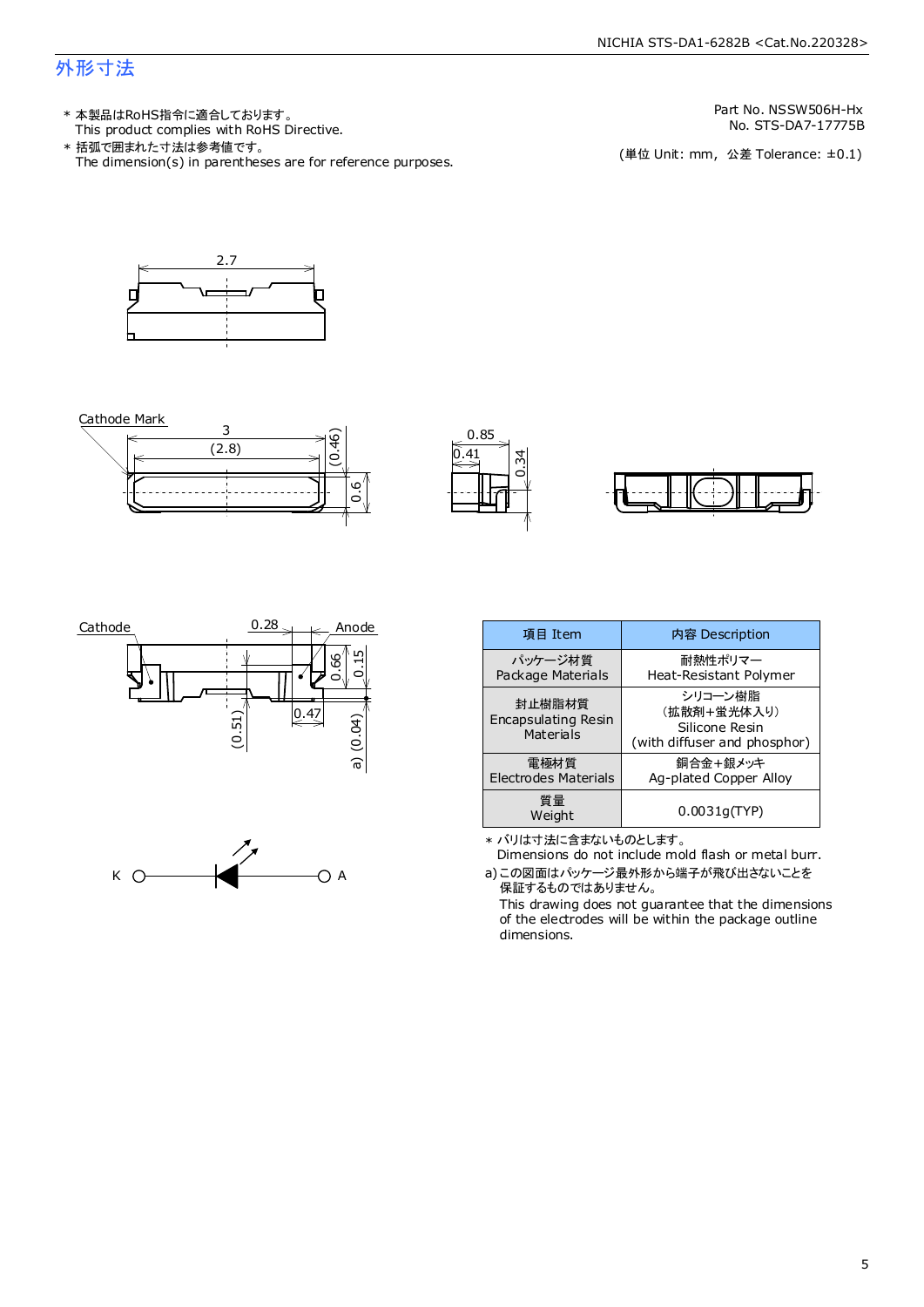# はんだ付け

● リフロー推奨条件(Pb フリーはんだ使用時)

#### ● 手はんだ推奨条件

| 温度 | 350°C 以下 |  |
|----|----------|--|
| 偝  | 秒以内      |  |



● 推奨取り付けパターン



- \* 本製品は、リフロー対応品です。ディップはんだについては保証できません。
- \* リフローはんだは 2 回まで、手はんだは 1 回までとして下さい。
- \* ピーク温度からの冷却温度勾配が緩やかになるように配慮して、急冷却を避けて下さい。
- \* 大気リフローの場合、リフロー時の熱や雰囲気の影響により、光学的劣化を起こすことがあります。リフローに際しては、窒素リフローを推奨します。
- \* 基本的にはんだの取り付け後の修正は行わないで下さい。やむをえず修正する場合は、双頭式のはんだコテを使用して下さい。また、事前に修正による 特性の劣化のなきことを確認の上行って下さい。
- \* はんだ付け時、加熱された状態で LED にストレスを加えないで下さい。
- \* 実装機を使用する場合は、本製品にあった吸着ノズルを選定下さい。
- \* あくまで推奨ランドは LED を問題無く取り付けられるランドサイズとなっています。高密度実装などで実装精度が必要となる場合は、それに適したランド形 状を検討下さい。
- \* はんだの種類はリフロー温度や手はんだ温度を加味して選定下さい。
- \* フラックスを使用する場合はノンハロゲンタイプを推奨します。また LED に直接フラックスがかかるような工程設計は行わないで下さい。
- \* 取り付けパターンに対して、はんだ種類及びはんだ塗布量が問題ないことを事前に確認して下さい。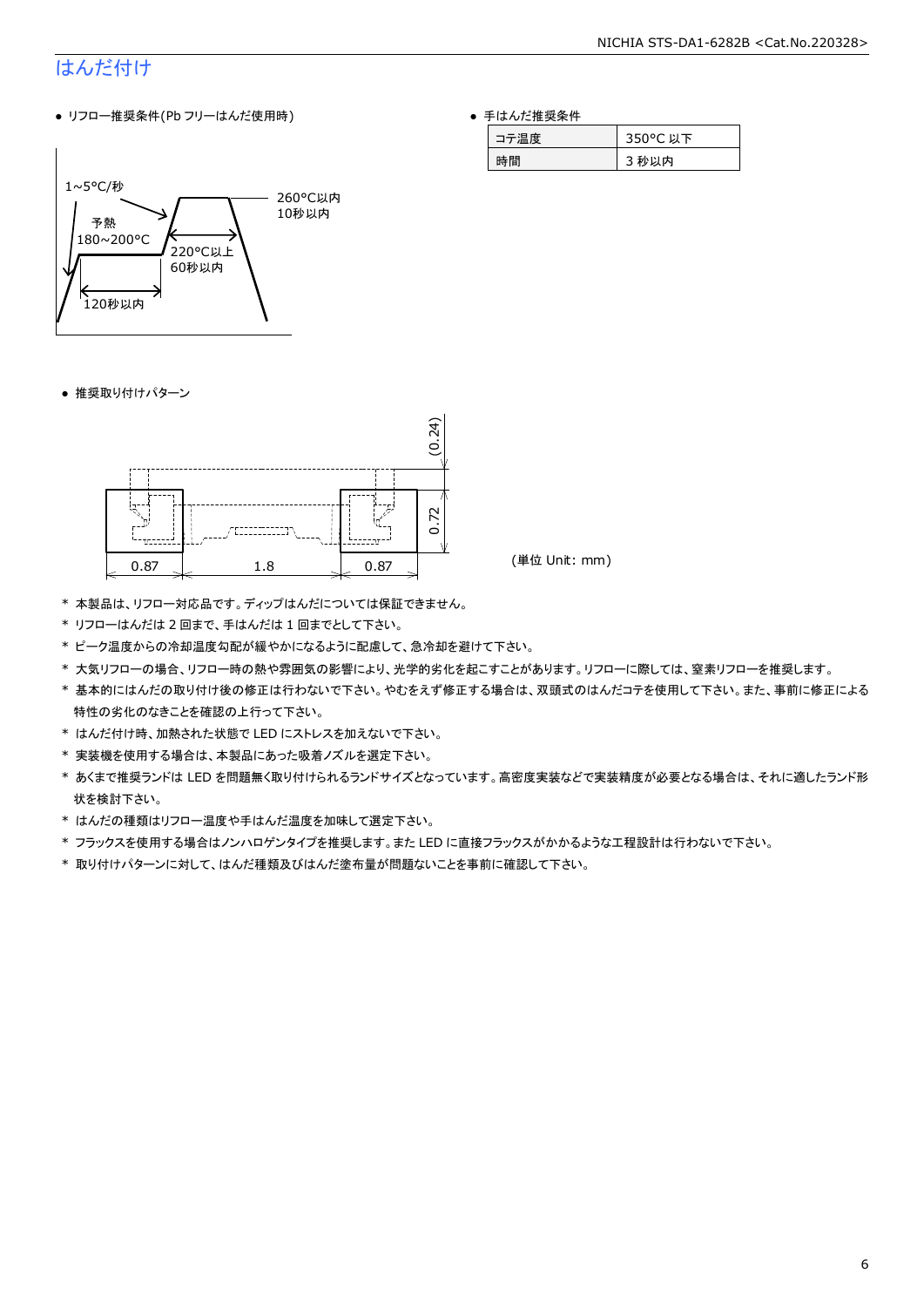# テーピング仕様

ラベル Label

#### Part No. Nxxx506x テーピング部 Tape 1.75±0.1 No. STS-DA7-17691  $0.2^{\pm 0.05}$ (単位 Unit: mm)  $\pm 0.1$  $\Phi$ 1.5<sup>+0.1</sup> 4  $2^{\pm 0.05}$  $\begin{array}{c} 0.65 \\ \hline \end{array}$   $\begin{array}{c} 0.65 \\ \hline \end{array}$   $\begin{array}{c} 0.65 \\ \hline 3.15^{*0.1} \end{array}$ Cathode Mark 3.5±0.05 ±0.1 $^\alpha$  $2^{\pm 0.05}$  $\Phi$ 0.5 $^{\pm 0.05}$ (0.02 クロスバー凹部) (0.02 Crossbar Recess) (0.15)  $0.97^{\pm0.1}$ エンボスキャリアテープ Embossed Carrier Tape トレーラ部/リーダ部 Trailer and Leader トップカバーテープ Top Cover Tape  $\circ$ 引き出し方向 **Feed** Direction ςς LED装着部<br>Loaded Pockets トレーラ部最小160mm(空部) 引き出し部最小100mm(空部) Leader with Top Cover Tape 100mm MIN(Empty Pocket) Trailer 160mm MIN(Empty Pockets) リーダ部最小400mm Leader without Top Cover Tape 400mm MIN  $180^{+0.0}_{-3}$ リール部 Reel  $9^{+1}_{-0}$ \* 数量は1リールにつき 10000個入りです。 Reel Size: 10000pcs \* 実装作業の中断などでエンボスキャリアテープをリールに巻き取る場合、 エンボスキャリアテープを強く(10N以上)締めないで下さい。 Ø LEDがカバーテープに貼り付く可能性があります。 When the tape is rewound due to work interruptions, no more than 10N should be applied to  $\epsilon$  $\Phi$ 60<sup>+1</sup><sub>0</sub> the embossed carrier tape. The LEDs may stick to the top cover tape. **O** Juricial

 $11.4^{\pm 1}$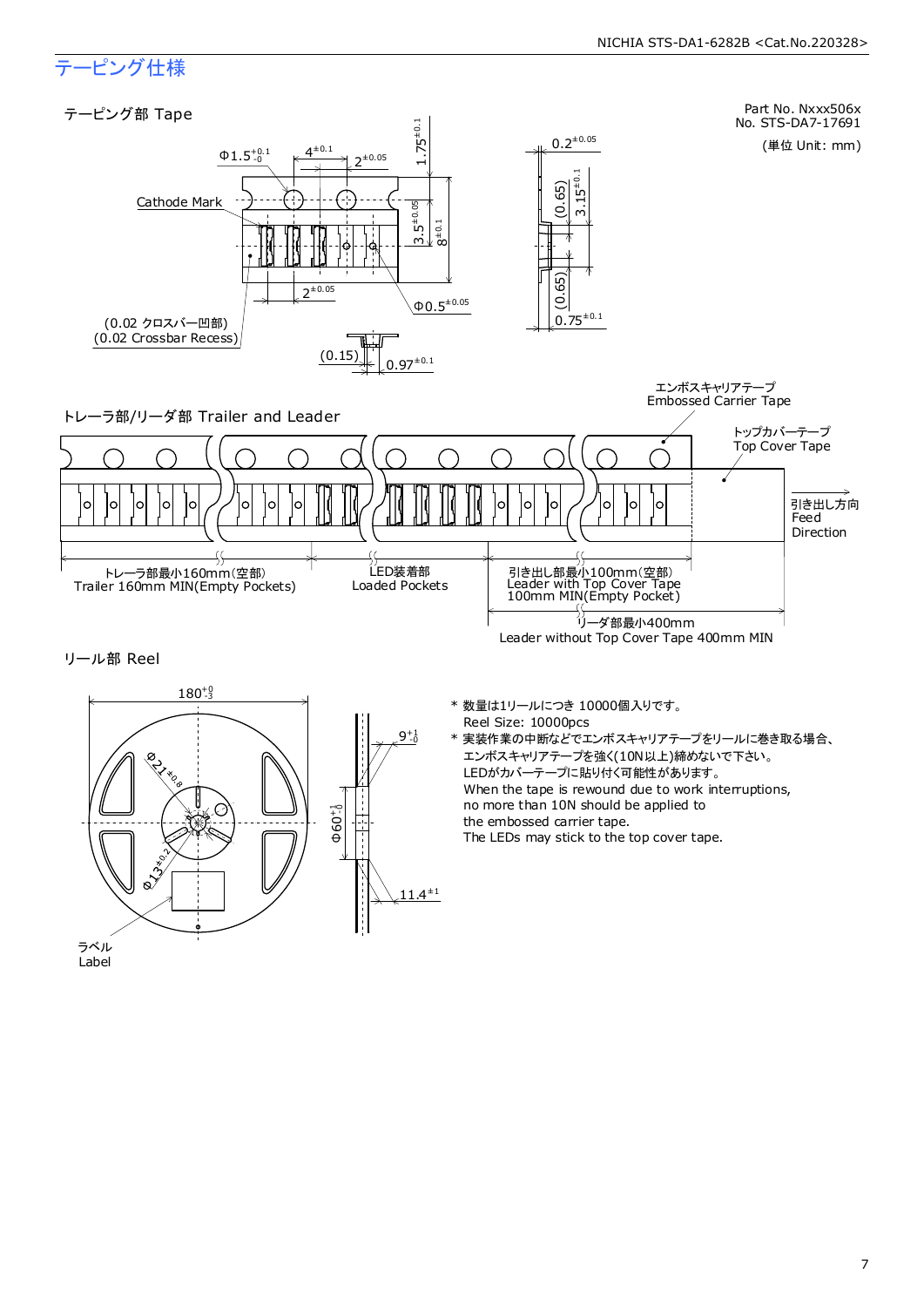### 梱包仕様

Reels are shipped with desiccants in heat-sealed moisture-proof bags. シリカゲルとともにリールをアルミ防湿袋に入れ、熱シールにより封をします。

No. STS-DA7-0006F Part No. Nxxxxxxx



Label ラベル  $\mathscr{D}$ NICHIA XXXX LED PART NO.: **Nxxxxxxx** \*\*\*\*\*\*\* LOT: YMxxxx-RRR QTY.: PCS<br>RoHS INAKA, ANAN, TOKUSHIMA, JA

Moisture-proof bags are packed in cardboard boxes with corrugated partitions. アルミ防湿袋を並べて入れ、ダンボールで仕切ります。





- 客先型名が設定されていない場合は空白です。 客先型名を\*\*\*\*\*\*\*で示します。 If not provided, it will not be indicated on the label. \*\*\*\*\*\*\* is the customer part number.
- For details, see "LOT NUMBERING CODE" in this document. ロット表記方法についてはロット番号の項を<br>参照して下さい。 \*
- The label does not have the RANK field for un-ranked products. ランク分けがない場合はランク表記はありません。 \*
- Products shipped on tape and reel are packed in a moisture-proof bag. They are shipped in cardboard boxes to protect them from external forces during transportation. 本製品はテーピングしたのち、輸送の衝撃から保護するためダンボールで梱包します。 \*
- Do not drop or expose the box to external forces as it may damage the products. 取り扱いに際して、落下させたり、強い衝撃を与えたりしますと、製品を損傷させる原因になりますので注意して下さい。 \*
- Do not expose to water. The box is not water-resistant. ダンボールには防水加工がされておりませんので、梱包箱が水に濡れないよう注意して下さい。 \*
- \* Using the original package material or equivalent in transit is recommended. 輸送、運搬に際して弊社よりの梱包状態あるいは同等の梱包を行って下さい。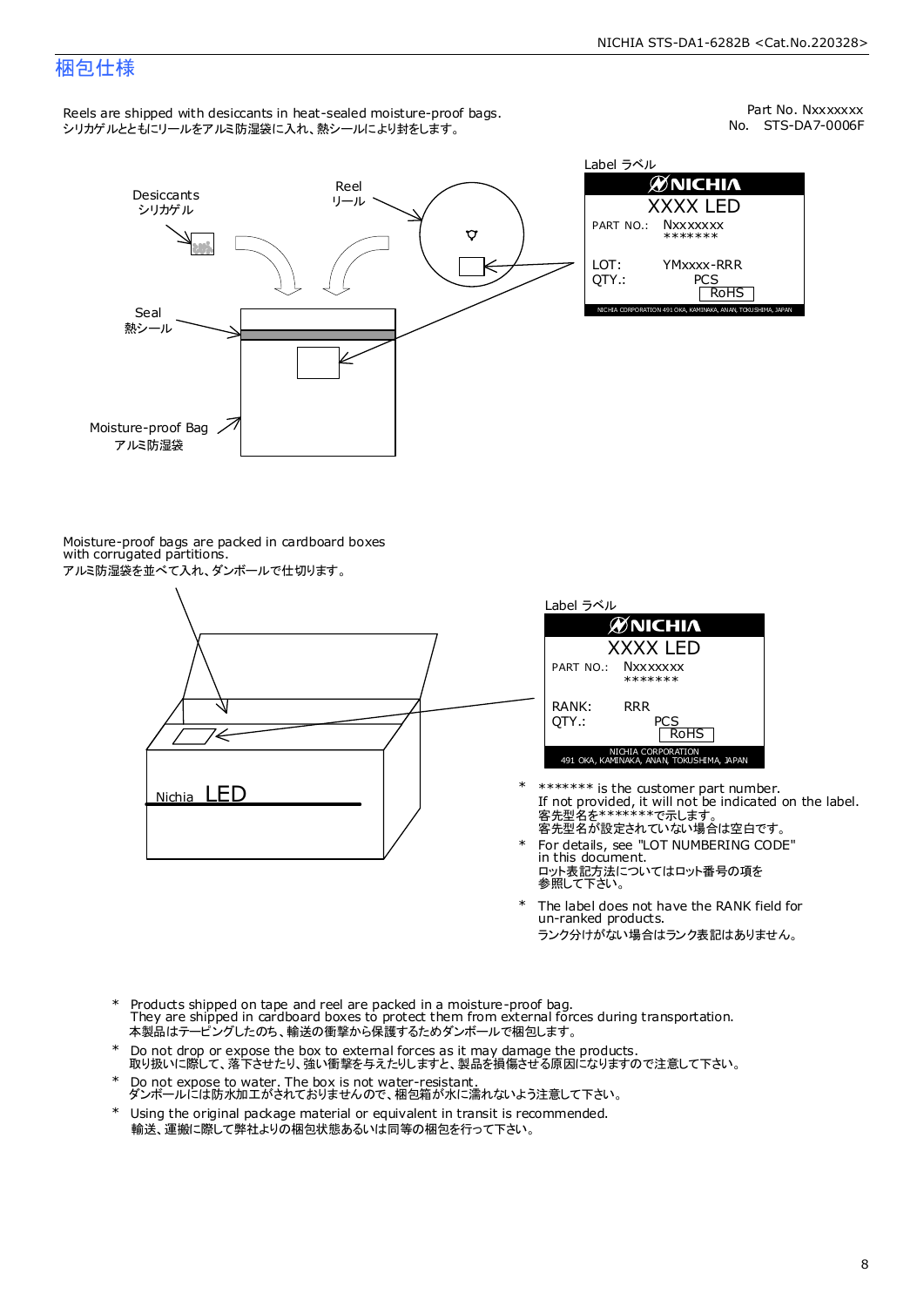# ロット番号

ロット番号は以下のように英数字で表記します。

- YMxxxx RRR
- Y 製造年

| 年    |   |  |  |
|------|---|--|--|
| 2021 |   |  |  |
| 2022 | м |  |  |
| 2023 | Ν |  |  |
| 2024 | O |  |  |
| 2025 | P |  |  |
| 2026 |   |  |  |

#### M - 製造月

|   | м |    | м |
|---|---|----|---|
|   |   |    |   |
|   | 2 | 8  | 8 |
| 3 | 3 | 9  | q |
|   |   | 10 | А |
| 5 | 5 | 11 | Β |
| 6 | 6 | 12 |   |

 xxxx-当社管理番号 RRR-色度ランク、光束ランク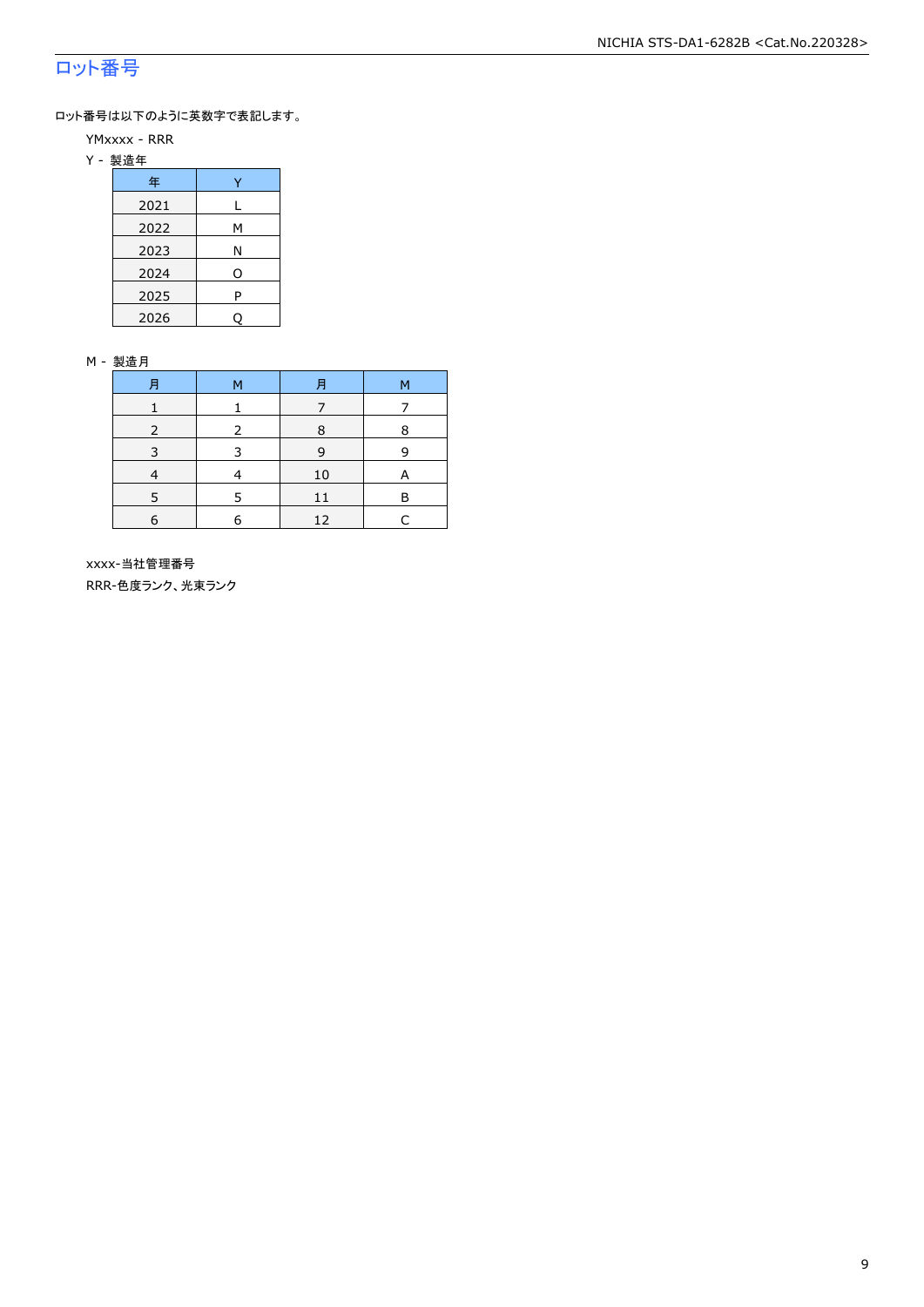# ディレーティング特性

Part No. NSSW506H-Hx No. STS-DA7-17692



#### **Solder Temperature(Cathode Side) vs Allowable Forward Current** はんだ接合部温度**(**カソード側**)-**許容順電流特性



はんだ接合部温度(カソード側)

#### **Duty Ratio vs Allowable Forward Current** デューティー比**-**許容順電流特性

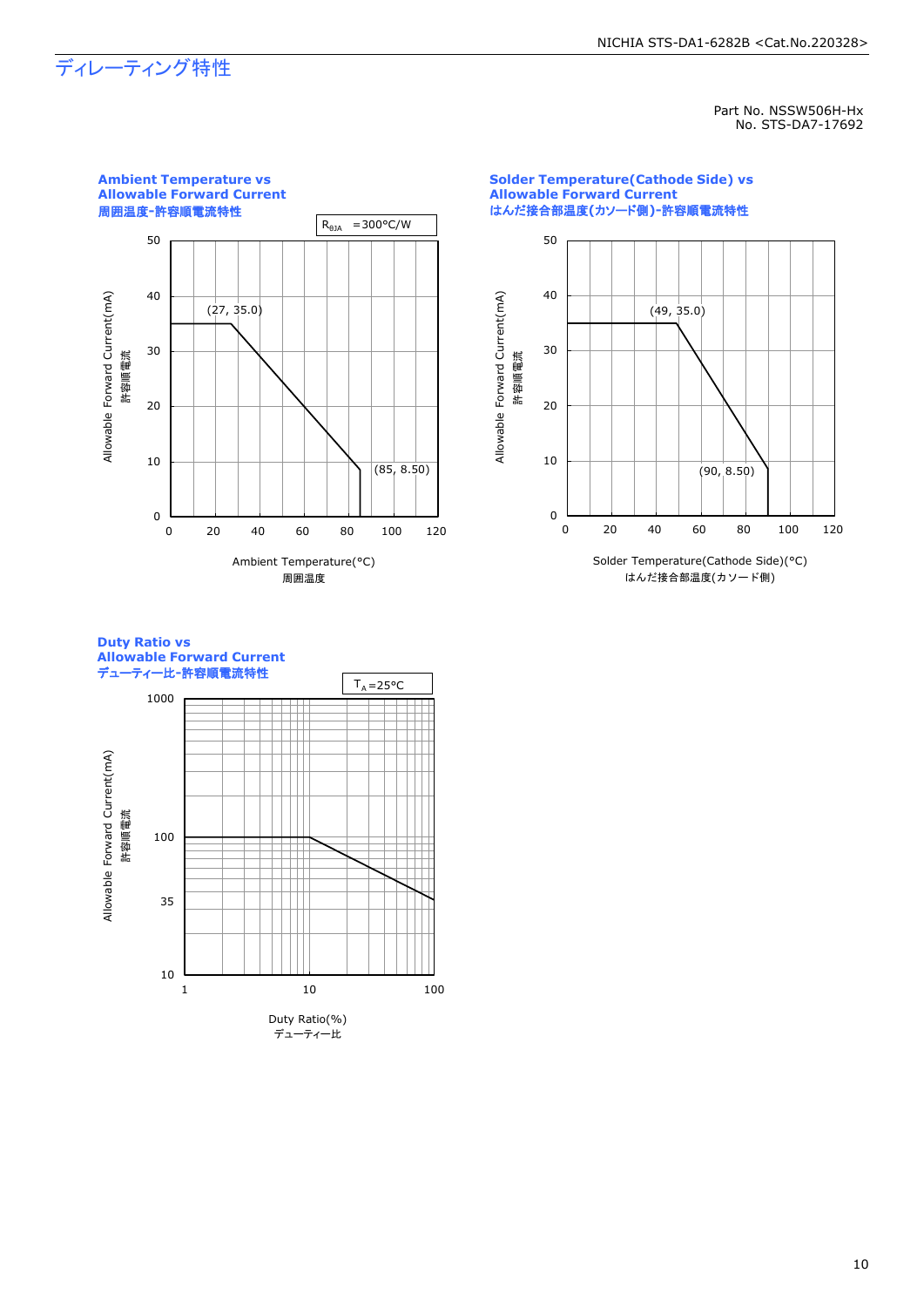#### NICHIA STS-DA1-6282B <Cat.No.220328>

### 光学特性

No. STS-DA7-17693 \* All characteristics shown are for reference only and are not guaranteed. 本特性は参考です。

Part No. NSSW506H-HG<br>No. STS-DA7-17693



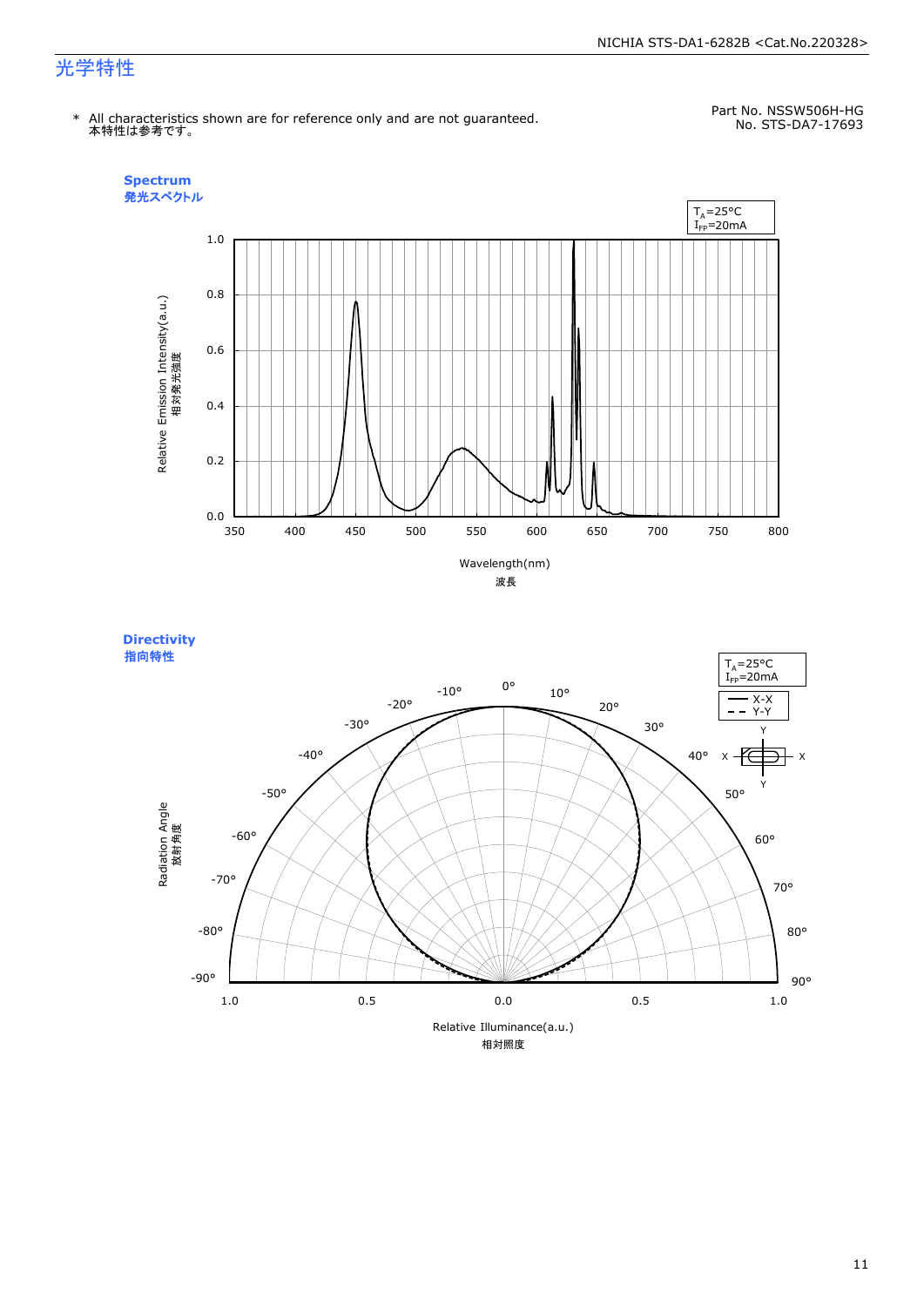## 電流温度特性

\* All characteristics shown are for reference only and are not guaranteed. 本特性は参考です。

#### Part No. NSSW506H-HG No. STS-DA7-17694

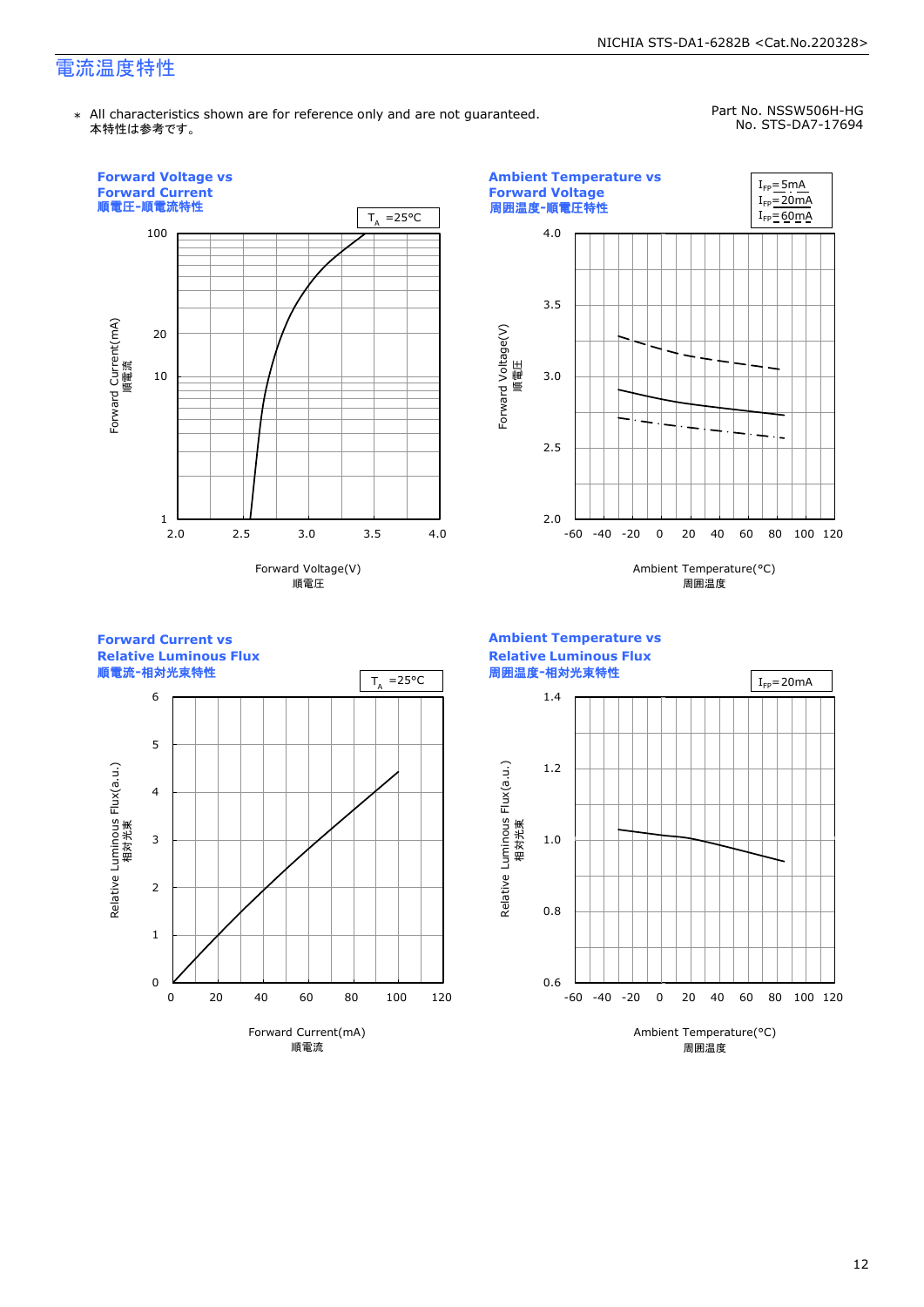# 電流温度特性

\* All characteristics shown are for reference only and are not guaranteed.本特性は参考です。

Part No. NSSW506H-HG No. STS-DA7-17695



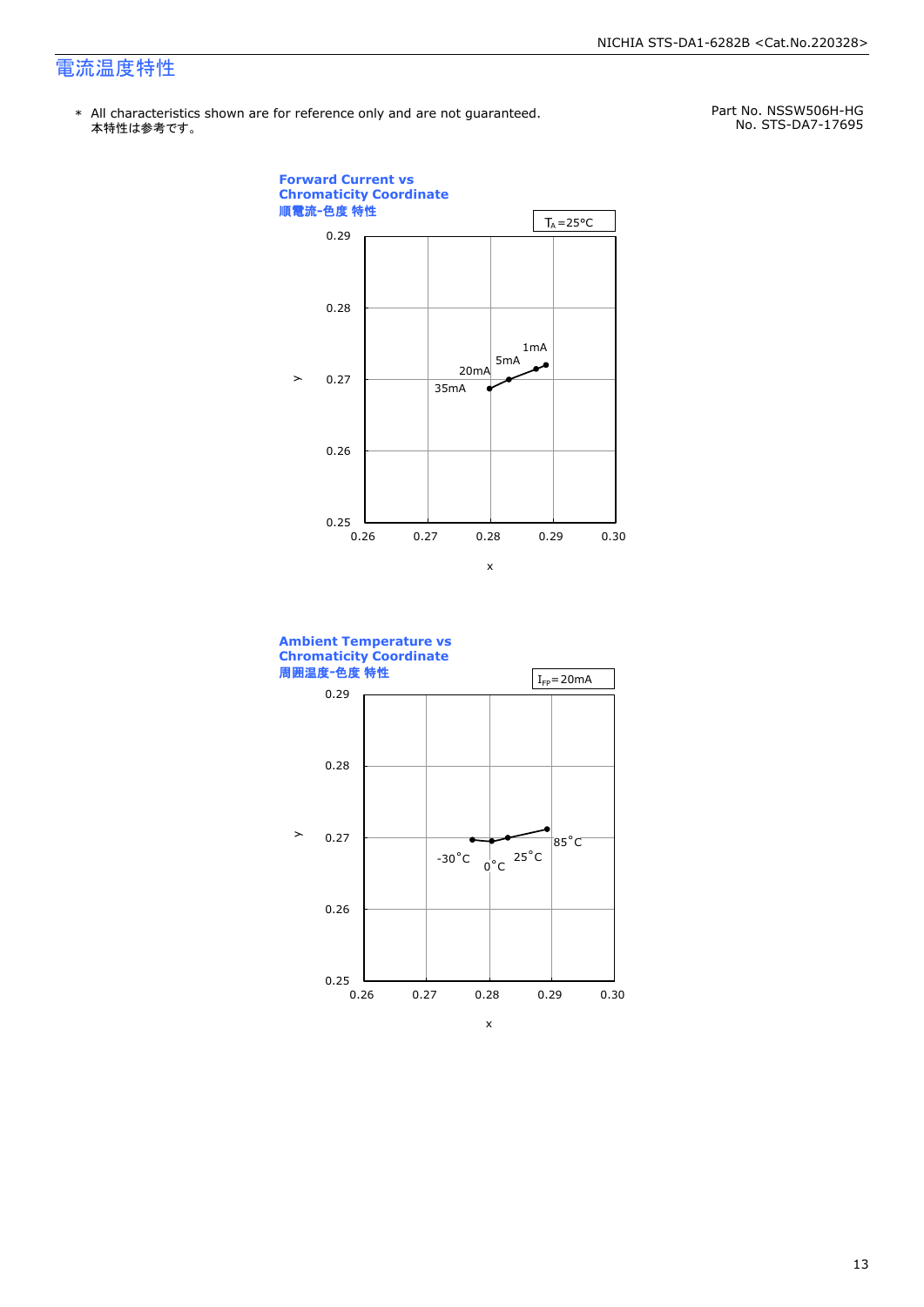## 信頼性

### (1) 試験項目と試験結果

| 試験項目                | 参照規格                             | 試験条件                                                       | 試験時間     | 故障判定<br>基準 No. | 故障数/試験数 |
|---------------------|----------------------------------|------------------------------------------------------------|----------|----------------|---------|
| はんだ耐熱性<br>(リフローはんだ) | JEITA ED-4701<br>300 301         | T <sub>sld</sub> =260°C, 10 秒, 2回<br>(前処理 30°C, 70%, 4 週間) |          | #1             | 0/22    |
| はんだ付け性              | <b>JEITA ED-4701</b><br>303 303A | $T_{std} = 245 \pm 5$ °C, 5秒<br>鉛フリーはんだ(Sn-3.0Ag-0.5Cu)    |          | #2             | 0/22    |
| 熱衝撃(気相)             |                                  | -40°C(15分)~100°C(15分)                                      | 100 サイクル | #1             | 0/22    |
| 温湿度サイクル             | <b>JEITA ED-4701</b><br>200 203  | 25°C~65°C~-10°C, 90%RH<br>24 時間/1 サイクル                     | 10 サイクル  | #1             | 0/22    |
| 高温保存                | JEITA ED-4701<br>200 201         | $T_A = 100^{\circ}C$                                       | 1000 時間  | #1             | 0/22    |
| 高温高湿保存              | JEITA ED-4701<br>100 103         | TA=60°C, RH=90%                                            | 1000 時間  | #1             | 0/22    |
| 低温保存                | <b>JEITA ED-4701</b><br>200 202  | $T_A = -40$ °C                                             | 1000 時間  | #1             | 0/22    |
| 連続動作<br>条件 1        |                                  | $T_A = 25$ °C, I <sub>F</sub> =20mA<br>試験基板は下記注記参照         | 1000 時間  | #1             | 0/22    |
| 連続動作<br>条件 2        |                                  | $T_A = 25^{\circ}C$ , I <sub>F</sub> =35mA<br>試験基板は下記注記参照  | 500 時間   | #1             | 0/22    |
| 高温連続動作              |                                  | $T_A = 85^{\circ}C$ , I <sub>F</sub> =8.5mA<br>試験基板は下記注記参照 | 1000 時間  | #1             | 0/22    |
| 高温高湿連続動作            |                                  | 60°C, RH=90%, IF=15mA<br>試験基板は下記注記参照                       | 500 時間   | #1             | 0/22    |
| 低温連続動作              |                                  | $T_A = -30$ °C, I <sub>F</sub> =20mA<br>試験基板は下記注記参照        | 1000 時間  | #1             | 0/22    |

注記:

1) 試験基板:FR4 t=1.6mm、銅箔 t=35μm、熱抵抗 RθJA≈300℃/W

2) 測定は LED が常温に戻ってから行います。

### (2) 故障判定基準

| 基準 No.            | 項目                  | 条件              | 判定基準                    |
|-------------------|---------------------|-----------------|-------------------------|
|                   | 順電圧(VF)             | $I_F = 20mA$    | $>$ U.S.L. $\times$ 1.1 |
| #1                | 光束(Φ <sub>ν</sub> ) | $I_F = 20mA$    | $<$ L.S.L. $\times$ 0.7 |
|                   | 逆電流 $(L_R)$         | $V_R = 5V$      | $>$ U.S.L. $\times$ 2.0 |
| はんだぬれ性<br>#2<br>- |                     | はんだぬれ面積率が 95%未満 |                         |

規格最大値(Upper Specification Limit) 規格最小値(Lower Specification Limit)

### (3) 参考

推定輝度 50%到達時間の実力平均値は IF=20mA、TA=60°C(TJ≤77°C)の条件(弊社標準測定用基板使用時)で 15000 時間です。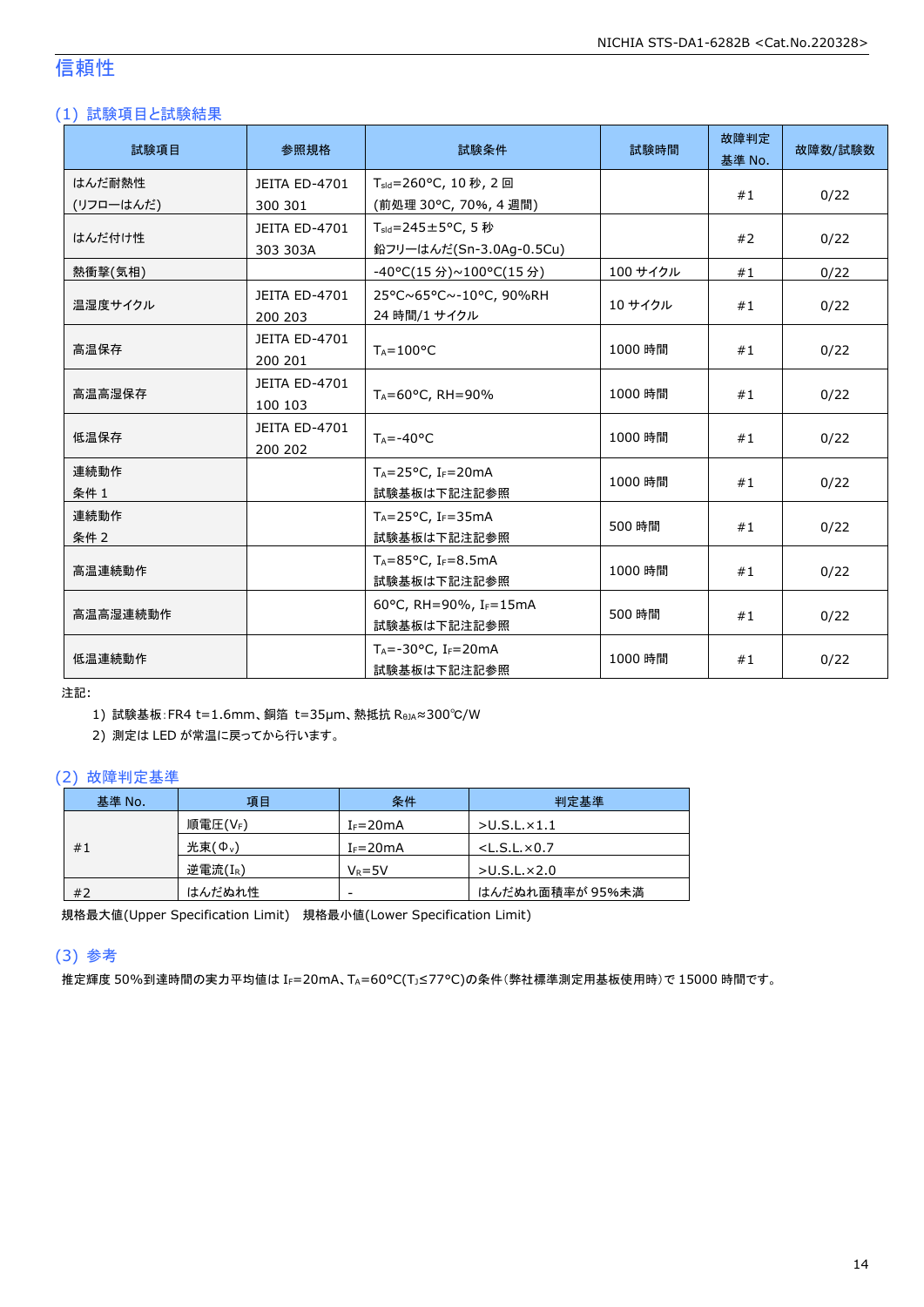### 注意事項

#### (1) 保管

|    | 条件        | 温度                         | 湿度       | 期間        |
|----|-----------|----------------------------|----------|-----------|
|    | アルミ防湿袋開封前 | $30^{\circ}$ C<br>こ以下      | 90%RH 以下 | 納入日より1年以内 |
| 保管 | アルミ防湿袋開封後 | $30^{\circ}$ C<br>,以下<br>֊ | 70%RH 以下 | 週間以内      |

● 本製品は、MSL2a に相当します。MSL については IPC/JEDEC STD-020 をご確認下さい。

- 保管期間内に実装を完了させて下さい。
- 本製品は、パッケージに吸収された水分がはんだ付け時の熱で気化膨張することにより、界面の剥離が発生し光学的劣化を起こす可能性があります。そ のためお客様にて実装するまでの、吸湿量を最小限に抑えるため防湿梱包を実施しております。アルミ防湿袋に入っているシリカゲルは吸湿が進むと青 色から赤色へ変色します。
- アルミ防湿袋を開封後は上記の条件を越えないようにはんだ付けを完了下さい。万一未使用の LED が残った場合は、シリカゲル入り密閉容器等で保管 下さい。なお当社防湿袋に戻し、再封印することを推奨します。
- 本製品には、パッケージ本体の内側及び/または外側に銀メッキされた金属部分があります。腐食性ガス等を含む雰囲気にさらされますと、メッキ表面が 変質し、はんだ付け性の低下や光学特性に影響を及ぼすことがあります。保管時は密閉容器等で保管して下さい。なお当社防湿袋に戻し、再封印するこ とを推奨します。
- メッキ表面への影響は実装後及び実機組み込み後においても、LED 周辺部材からの発生ガスや外部からの侵入ガス成分によって同様の影響を受けま すので、製品設計の際には考慮をして下さい。腐食性ガスは、ダンボールやゴムの他、大気中においても微量に含まれる場合があります。また樹脂部材 にもメッキ表面に影響するハロゲン系物質等が含まれている場合がありますので注意して下さい。
- 実機に使用する部材(パッキン、接着剤など)については、メッキ表面への影響を考慮して、硫黄成分を含有しているものの使用を避けて下さい。メッキの 極端な腐食や表面異常は、導通・接続不良に繋がる可能性があります。また、パッキンを使用する場合は、シリコーンゴム材質のものを推奨します。その 際、低分子量のシロキサンによる機器の接点不良に注意して下さい。
- 急激な温度変化のある場所では、結露が起こりますので温度変化の少ない場所に保管して下さい。
- 埃の多い環境での保管は避けて下さい。
- 直射日光や室温を超えるような環境に長期間さらさないで下さい。

### (2) 使用方法

● LED 毎に絶対最大定格を超えないように回路設計を行って下さい。LED 毎に定電流駆動することを推奨致します。また定電圧駆動する場合は、(A)の回 路は LED の順電圧の影響により LED に流れる電流がばらつく可能性がありますので、(B)の回路を推奨します。



- 本製品は、順方向電流駆動でご使用下さい。また、非点灯時には順逆とも電圧がかからないように配慮下さい。特に逆電圧が連続的に加わる状態は、マ イグレーションを発生させる可能性があり、素子にダメージを与える場合がありますので避けて下さい。長時間使用しない場合は、安全のために必ず主電 源スイッチを切って下さい。
- 本製品は LED の諸特性が安定する定格電流の 10%以上でご使用されることを推奨します。
- マトリックス動作をさせる際は、素子にかかる逆方向電圧が最大定格を超えないように注意下さい。
- 雷サージなどの過電圧が LED に加わらないようにして下さい。
- 屋外で使用される場合は、十分な防水対策、湿度対策、塩害対策を施してご使用下さい。

#### (3) 取り扱い上の注意

- 素手で本製品を取り扱わないで下さい。表面が汚れ、光学特性に影響を及ぼすことがあります。また場合によっては、製品の変形や断線が起こり、不灯 の原因になることがあります。またリード部で怪我する場合もあります。
- ピンセットで本製品を取り扱う場合は、製品へ過度な圧力を掛けないようにして下さい。樹脂部の傷、欠け、剥がれ、製品の変形や断線が起こり、不灯の 原因となります。
- 本製品を落下させてしまった場合には、製品の変形などが発生することがありますのでご注意下さい。
- 本製品の実装後に基板は積み重ねしないで下さい。実装した基板を重ねると、基板が樹脂部に衝撃を与え樹脂部の傷、欠け、剥がれ、変形・断線、LED 剥がれが発生し、不灯の原因になります。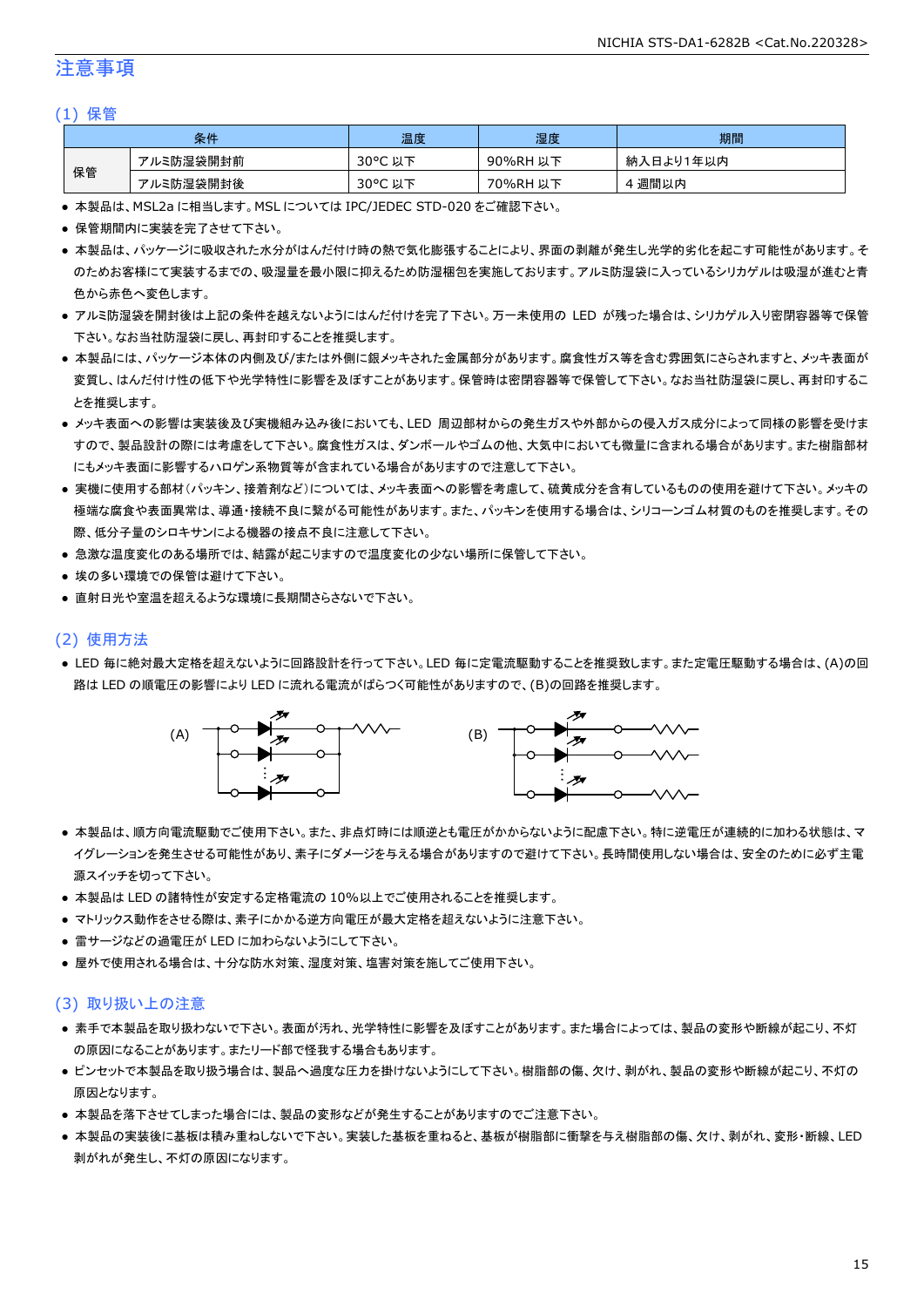### (4) 設計上の注意

- LED を基板にはんだ付けした後の基板分割工程などで基板が曲がると、パッケージ割れが発生することがありますので基板のたわみやねじりに対して極 力ストレスの加わらないような LED 配置にして下さい。
- 基板分割部では LED の取り付け位置によって機械的ストレスが変化しますので、最もストレスが加わらないような位置に配置して下さい。
- 基板分割時は、手割りを避け、専用治具にて行って下さい。
- LED 周辺で使用する部材(筐体、パッキン、接着剤、2 次レンズ、レンズカバー、グリスなど)から放出された揮発性有機化合物は、LED の発光面を透過す る可能性があります。特に密閉に近い状態では、これらの揮発性有機化合物が熱や光子エネルギーにさらされると変色が起こり LED の光出力が大幅に 低下したり、色ずれが発生する可能性があります。また、空気の循環をよくすることで、光出力の低下や色ズレが改善されることがあります。予め実機点灯 試験による光学評価で異常なきことの確認をお願いします。

### (5) 静電気に対する取り扱い

● 本製品は静電気やサージ電圧に敏感で、素子の損傷や信頼性低下を起こすことがあります。取り扱いに際しては、以下の例を参考に静電気対策を十分 行って下さい。

リストストラップ、導電性衣類、導電靴、導電性床材等による電荷の除去

作業区域内の装置、治具等の接地による電荷の除去

- 導電性材料による作業台、保管棚等の設置
- 使用機器(はんだコテなど)、治具、装置類や作業区域内は適切に接地をして下さい。また、実装される機器等についてもサージ対策の実施を推奨しま す。
- 治具、装置類にガラスやプラスチックなどの絶縁体を使用される場合は以下の例を参考に対策を十分行って下さい。

導電性材料による導電化

加湿による帯電防止

除電器(イオナイザ)による電荷の中和

- 本製品を機器に実装後、特性検査をする際には、静電気による損傷の有無も併せて確認して頂くようお願いします。電流を下げて(1mA 以下推奨)順電 圧検査又は発光検査を実施することで、損傷の有無は検出できます。
- 損傷した LED には、リーク電流が著しく大きくなる、順方向の立ち上がり電圧が低下する、低電流で発光しなくなる等の異常が現れます。 不合格判定基準:(VF<2.0V at IF=0.5mA)

#### (6) 熱の発生

- 本製品をご使用の際は、熱の発生を考慮して下さい。通電時の素子の温度上昇は、実装する基板の熱抵抗や本製品の集合状態により変化します。熱の 集中を避け、本製品周囲の環境条件により最大ジャンクション温度(TJ)を超えることがないよう配慮下さい。
- 本製品周囲の温度条件(TA)により使用電流を決め放熱等の処理を施して下さい。
- 温度についての関係は、次の2つの式で表されます。
	- 1)  $T_J = T_A + R_{\theta JA} \cdot W$  2)  $T_J = T_S + R_{\theta JS} \cdot W$ \*T<sub>1</sub>=ジャンクション温度: °C、TA=周囲温度: °C TS=はんだ接合部温度(カソード側): °C RθJA=ダイスから周囲空気までの熱抵抗: °C/W Reis=ダイスから Ts 測定ポイントまでの熱抵抗: °C/W W=投入電力(I<sub>F</sub>×V<sub>F</sub>): W



### (7) 洗浄

- ぬれた雑巾、ベンジン、シンナーなどで LED を拭かないで下さい。
- LED は洗浄しないで下さい。特に発光面は、外力を与えることで LED にダメージが加わり、不灯の原因になります。
- 超音波洗浄は、基本的には行わないで下さい。やむをえず行う場合は、発振出力や基板の取り付け方により LED への影響が異なりますので、予め実使 用状態で異常のない事を確認の上実施下さい。